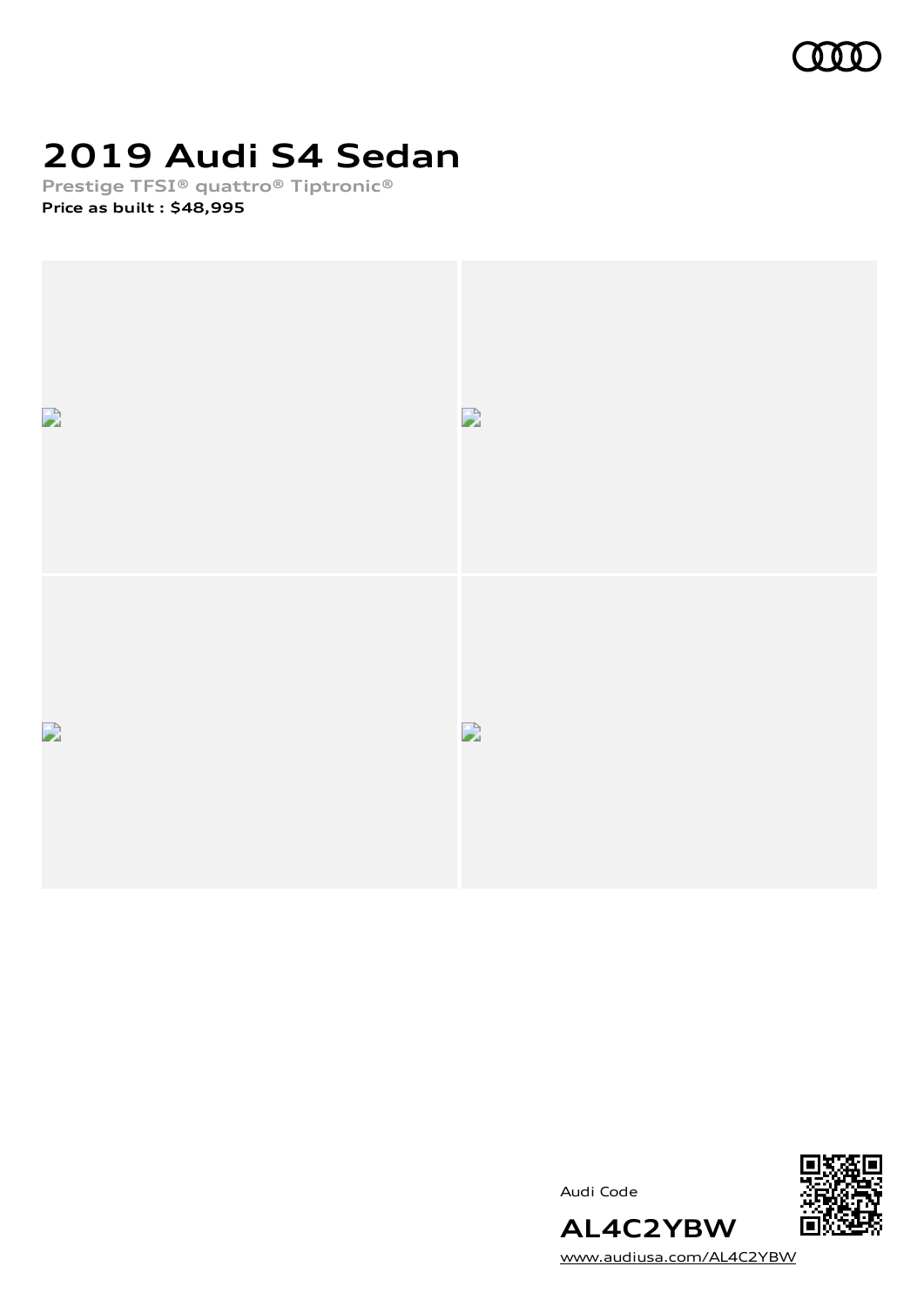### **Summary**

#### **Audi 2019 Audi S4 Sedan** Prestige TFSI® quattro® Tiptronic®

**Price as buil[t](#page-8-0)** \$48,995

#### **Exterior colour**

Daytona Gray pearl

### $\overline{\phantom{a}}$

#### **Further Information**

|                 | N٥           |
|-----------------|--------------|
| Mileage         | 13,459 miles |
| Type of vehicle | Used car     |

**Warranty**

#### **Interior colour**

| Seats     | Black with Rock Gray stitching |
|-----------|--------------------------------|
| Dashboard | Black                          |
| Carpet    | Black                          |
| Headliner | Black                          |

#### **Audi Code** AL4C2YBW

**Your configuration on www.audiusa.com**

[www.audiusa.com/AL4C2YBW](https://www.audiusa.com/AL4C2YBW)

**Commission number** c3c326040a0e09b1633e

#### **Technical Specifications**

| Engine type                  | Six-cylinder                                     |
|------------------------------|--------------------------------------------------|
| stroke                       | Displacement/Bore and 2,995/84.5 x 89.0 cc/mm    |
| Torque                       | 369 lb-ft@rpm                                    |
| Top track speed              | 155 mph or 130 mph with all-<br>season tires mph |
| Acceleration (0 - 60<br>mph) | 4.4 seconds seconds                              |
| Recommended fuel             | Premium                                          |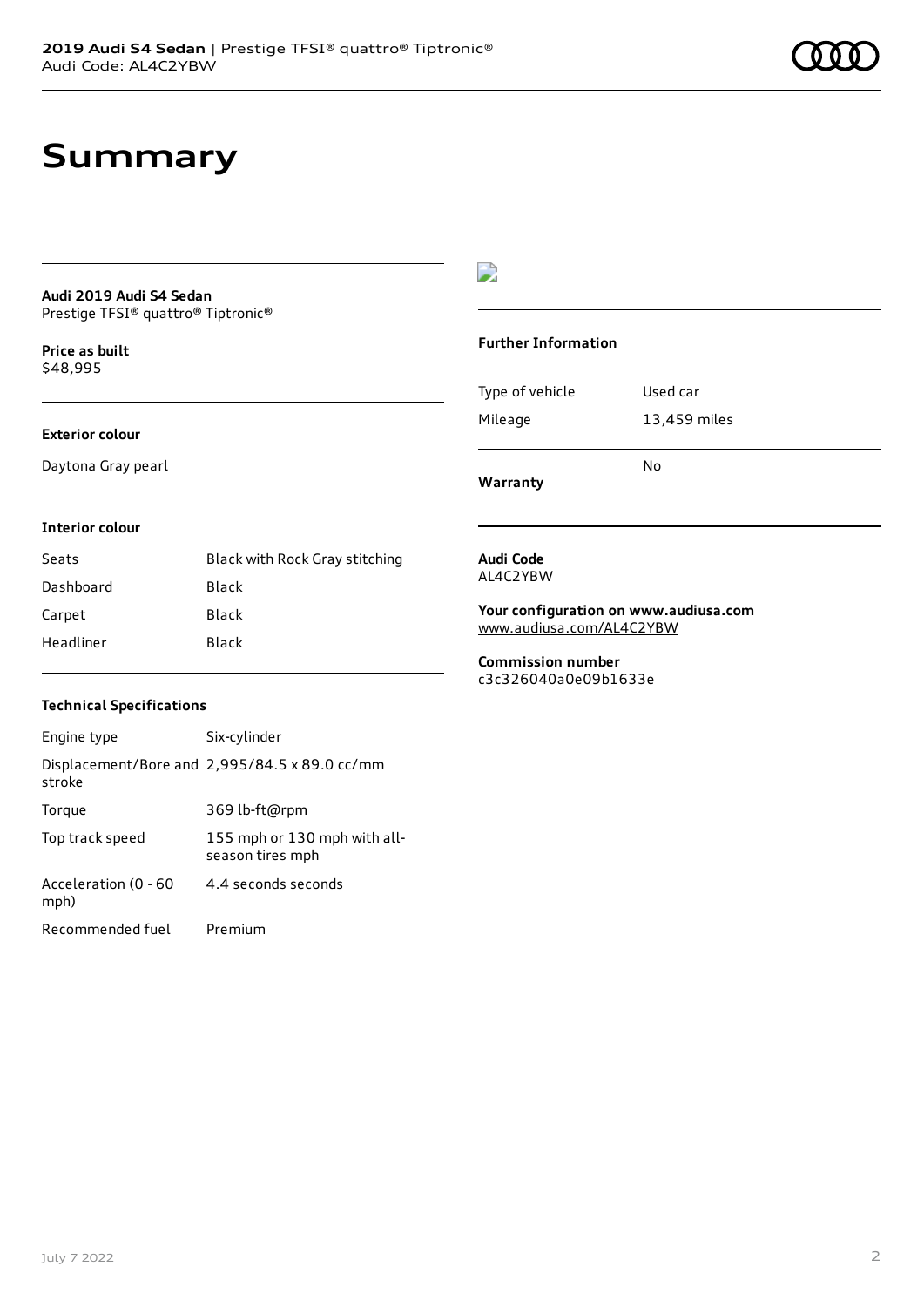

# **Standard features**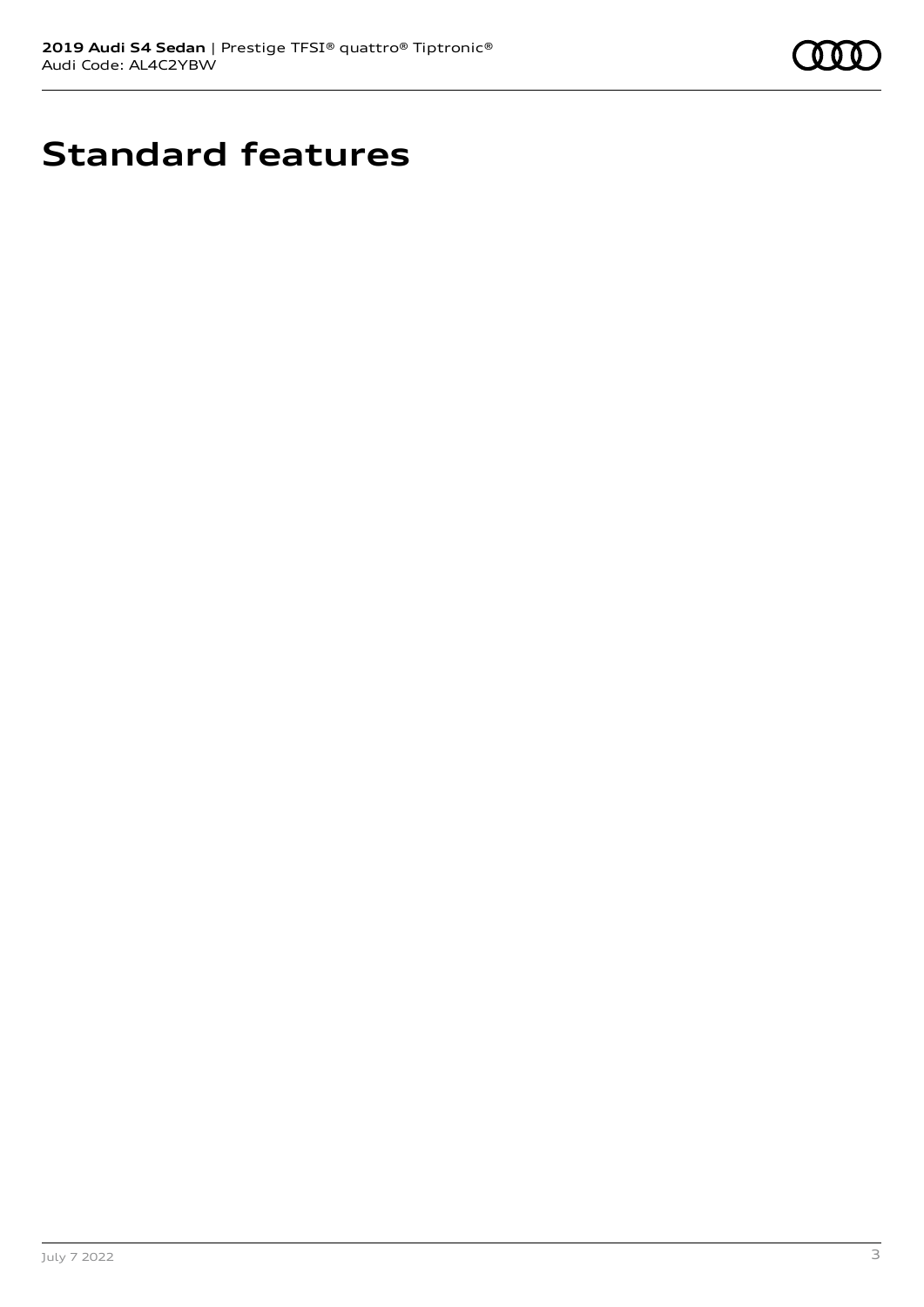## **Dealer remarks**

CLEAN CARFAX/NO ACCIDENTS REPORTED, ONE OWNER, SOLD & SERVICED HERE, NAVIGATION/GPS, SUNROOF/MOONROOF, BLUETOOTH/HANDS FREE CALLING, HEATED FRONT SEATS, HEATED REAR SEATS, HEATED STEERING WHEEL, BACK-UP CAMERA, SIDE ASSIST/BLIND SPOT MONITORING, SIRIUS SATELLITE RADIO, PRESTIGE PACKAGE, BANG & OLUFSEN SOUND, 2 SETS OF KEYS, ALL WHEEL DRIVE, LEATHER, S4 3.0T Prestige quattro, 4D Sedan, 3.0L TFSI, 8-Speed Automatic, quattro, Daytona Gray Pearl, Black Leather, Adaptive Cruise Control w/Traffic Jam Assist, Alarm System w/Motion Sensors, Audi Active Lane Assist, Audi Advanced Key, Audi Connect PRIME & PLUS Online Services, Audi Pre Sense Rear, Audi Side Assist, Audi Virtual Cockpit, Bang & Olufsen Sound System w/3D Sound, Convenience Package, Driver's Seat Memory, Dual Pane Acoustic Front Side Windows, Fine Nappa Leather Interior, Fine Nappa Leather Seat Trim, Head-Up Display, High-Beam Assistant, Interior Lighting Plus Package, Leatherette Covered Center Console & Door Armrests, Navigation System, Parking System Plus (Front/Rear Acoustic Sensors), Power Folding Exterior Mirrors, Prestige Package, SiriusXM All Access Service, Top View Camera System, Traffic Sign Recognition, USB Charge Ports for Rear Seats. 2019 Audi S4 3.0T Prestige quattro quattro 8-Speed Automatic 3.0L TFSI Daytona Gray Pearl Recent Arrival!

A LITTLE ABOUT US: Unlike most dealers we keep all of our trade in vehicles from our New Audi sales, and then offer them to the public at or near dealer wholesale auction prices. We run all of our trade in cars through the shop and perform a Basic Safety Check Only. Give us a call we are happy to do a fresh walk around and answer any questions you may have about the car as you are on the phone! Our goal is to offer these cars at prices which are usually the least expensive or nearly the least expensive on the internet with very little mark-up, at or near wholesale prices. We are experts in shipping and financing, give us a call to schedule your test drive today! 610- 649-3200.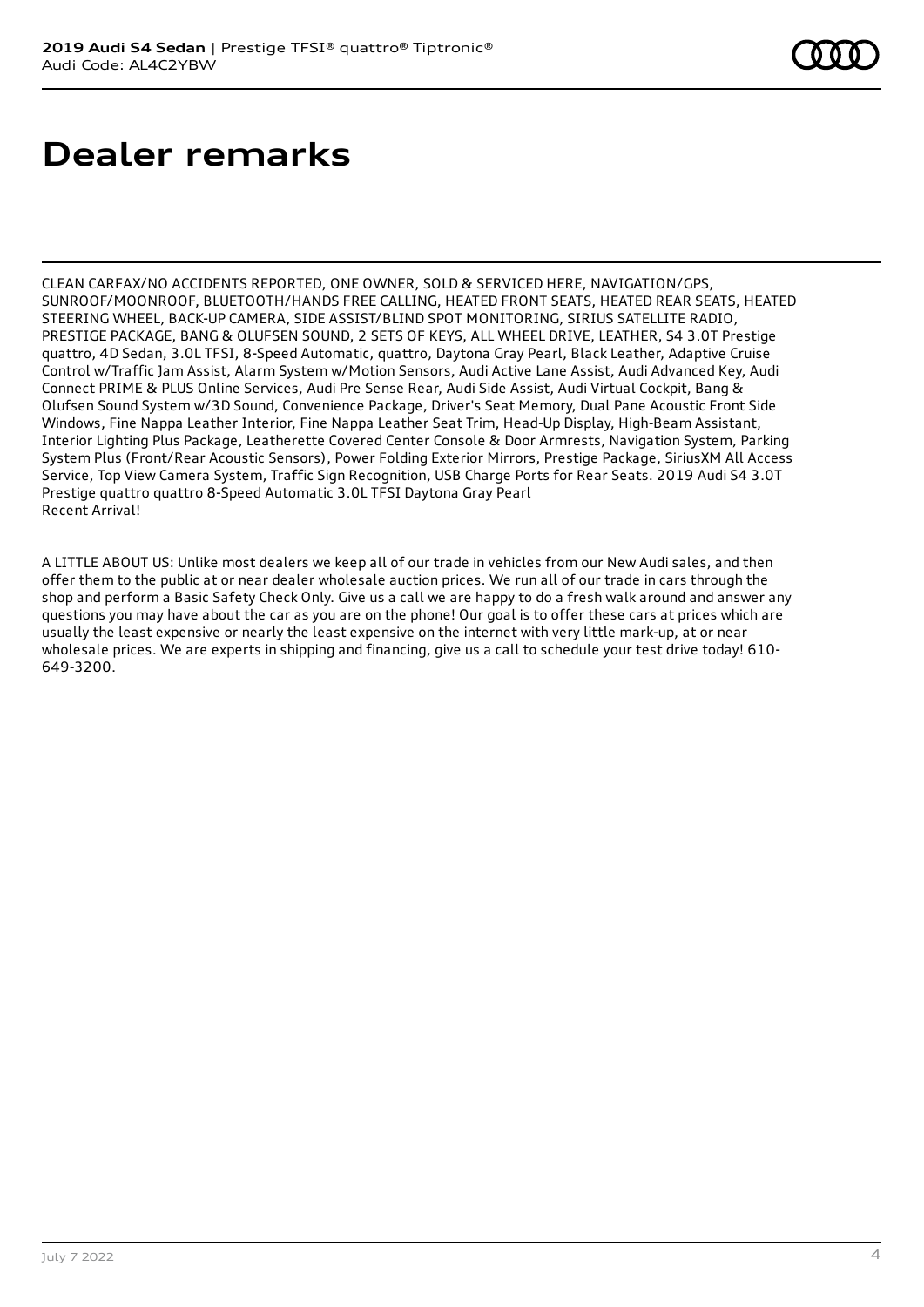# **Technical Specifications**

### **Engineering | Performance**

| Engine type          | Six-cylinder                                  | Gear ratios: 8th         | 0.667:1                                                   |
|----------------------|-----------------------------------------------|--------------------------|-----------------------------------------------------------|
| Acceleration (0 - 60 | 4.4 seconds seconds                           | Gear ratios: 6th         | 1.000:1                                                   |
| mph)                 |                                               | Gear ratios: 7th         | 0.839:1                                                   |
| Engine block         | Aluminum-alloy                                | Gear ratios: Reverse     | 3.317:1                                                   |
| Displacement         | 3.01                                          | Gear ratios: Final Drive | 2.848:1                                                   |
| Cylinder head        | Aluminum-alloy                                | Gear ratios: 4th         | 1.667:1                                                   |
| Horsepower           | 349 @ rpm                                     | Transmission             | Eight-speed Tiptronic <sup>®</sup> automatic              |
| stroke               | Displacement/Bore and 2,995/84.5 x 89.0 cc/mm |                          | transmission and quattro <sup>®</sup> all-<br>wheel drive |
| Top track speed      | 155 mph or 130 mph with all-                  | Gear ratios: 5th         | 1.285:1                                                   |
| season tires mph     | Gear ratios: 2nd                              | 3.143:1                  |                                                           |
| Torque               | 369 lb-ft@rpm                                 | Gear ratios: 3rd         | 2.106:1                                                   |
| Valvetrain           | 16-valve DOHC with valve lift<br>system       | Gear ratios: 1st         | 4.714:1                                                   |

#### **Electrical system**

| Alternator | 14 Volts - 150 amp |
|------------|--------------------|
| Battery    | 12 Volts - 80 amp  |

| Gear ratios: 5th | 1.285:1 |
|------------------|---------|
| Gear ratios: 2nd | 3.143:1 |
| Gear ratios: 3rd | 2.106:1 |
| Gear ratios: 1st | 4.714:1 |

**Transmission | Drivetrain**

#### **Steering**

| Steering type                             | Electromechanical speed-sensitive<br>power steering system |
|-------------------------------------------|------------------------------------------------------------|
| Turning diameter, curb-38.1 ft<br>to-curb |                                                            |
| Steering ratio                            | 15.9:1                                                     |

#### **Suspension**

| Front axle | Five-link front independent steel<br>spring S4 sport suspension |
|------------|-----------------------------------------------------------------|
| Rear axle  | Five-link rear independent steel<br>spring S4 sport suspension  |

### **(1/2)**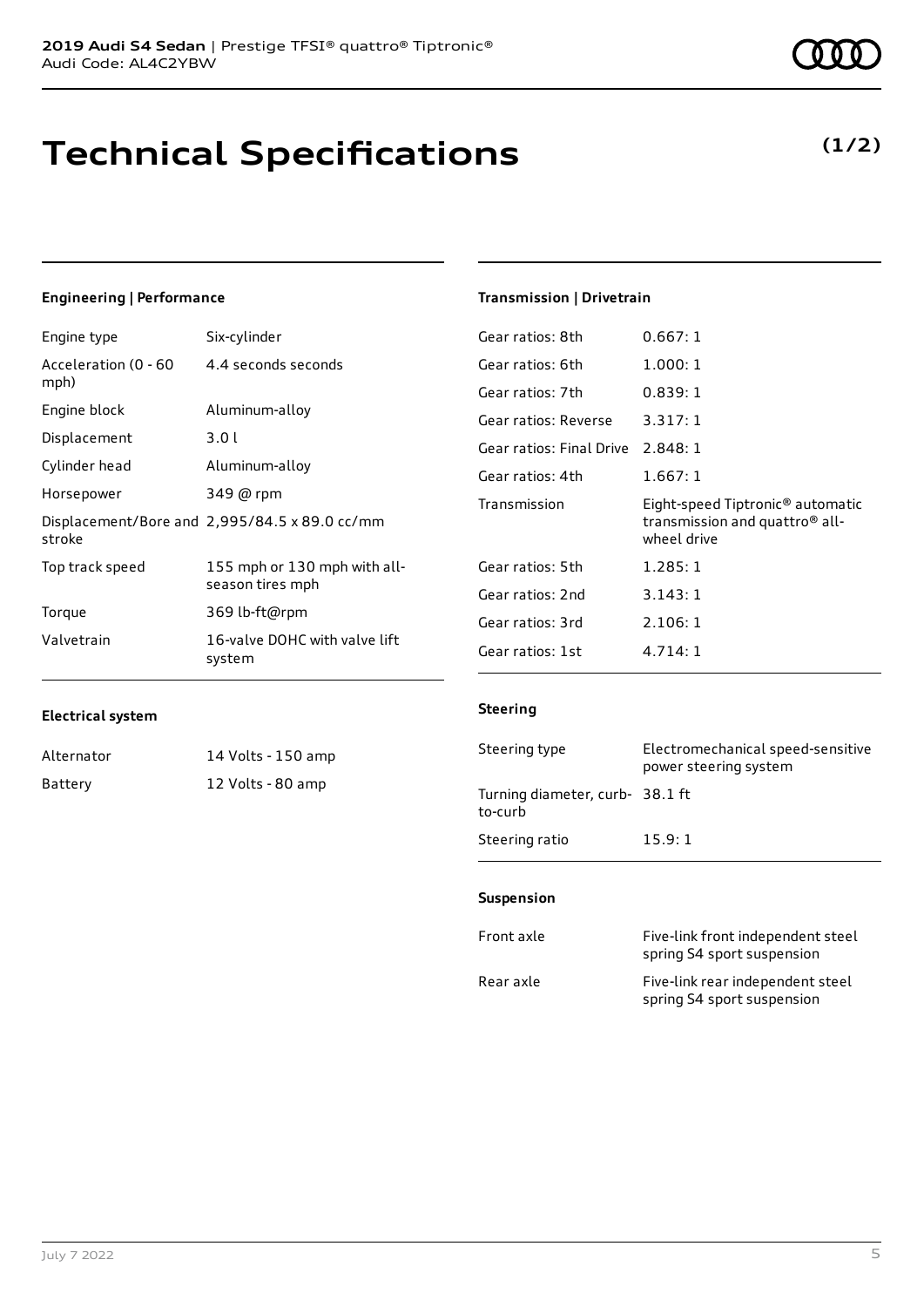## **Technical Specifications**

### **Brakes**

| <b>Front brakes</b>  | 13.8 (ventilated disc) in                                                                                        |
|----------------------|------------------------------------------------------------------------------------------------------------------|
| Rear brakes          | 13.0 (ventilated disc) in                                                                                        |
|                      |                                                                                                                  |
| <b>Body</b>          |                                                                                                                  |
| Material             | Lightweight construction<br>technology - multi-material body<br>construction (steel and aluminum<br>composition) |
| Corrosion protection | Multistep anti-corrosion protection                                                                              |

#### **Warranty | Maintenance**

| Warranty    | 4-year/50,000 mile Audi New<br>Vehicle Limited Warranty                                   |
|-------------|-------------------------------------------------------------------------------------------|
| Maintenance | 12-month/10.000 mile (whichever<br>occurs first) NO CHARGE first<br>scheduled maintenance |

### **Exterior Measurements**

| Height                           | 55.3 in   |
|----------------------------------|-----------|
| Overall width without<br>mirrors | 72.5 in   |
| Length                           | 186.8 in  |
| Wheelbase                        | 111.2 in  |
| Drag coefficient                 | $0.29$ Cw |
| Overall width with<br>mirrors    | 79.6 in   |
| Track rear                       | 60.9 in   |
| Track front                      | 61.6 in   |
| Curb weight                      | 3,858 lb  |

**Interior measurements**

| Seating capacity                          | 5                     |
|-------------------------------------------|-----------------------|
| Shoulder room, rear                       | 54.5 in               |
| Head room with front<br>sunroof           | 38.9 in               |
| Leg room, rear                            | 35.7 in               |
| Shoulder room, front                      | 55.9 in               |
| Head room with rear<br>sunroof            | 37.4 in               |
| Leg room, front                           | 41.3 in               |
| Cargo volume, rear<br>seatbacks up/folded | $13.0/-$ cu ft, cu ft |

### **(2/2)**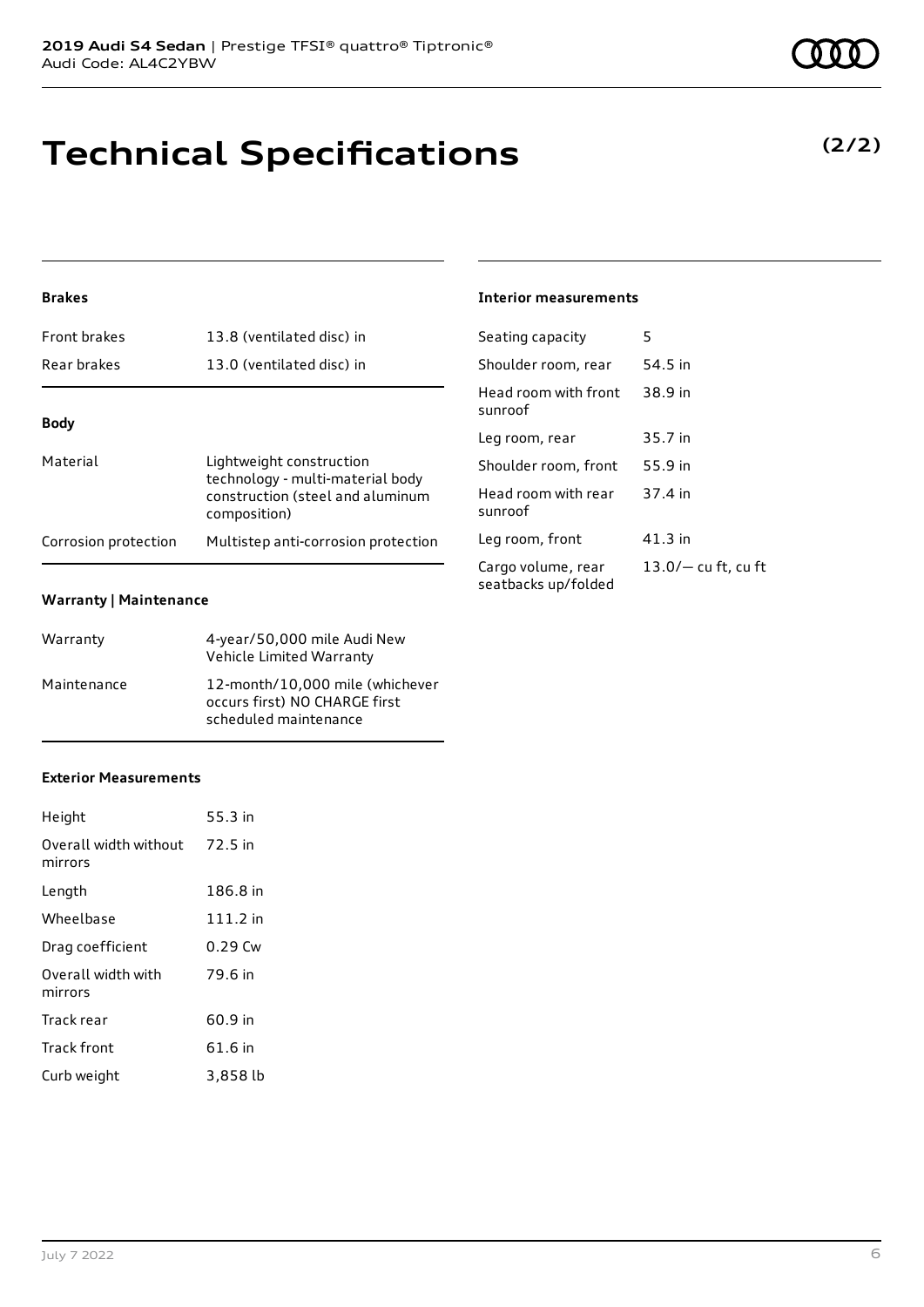### **Consumption- and emission**

#### **Consumption by NEDC**

| urban       | $21$ mpg |
|-------------|----------|
| extra-urban | 30 mpg   |
| combined    | 24 mpg   |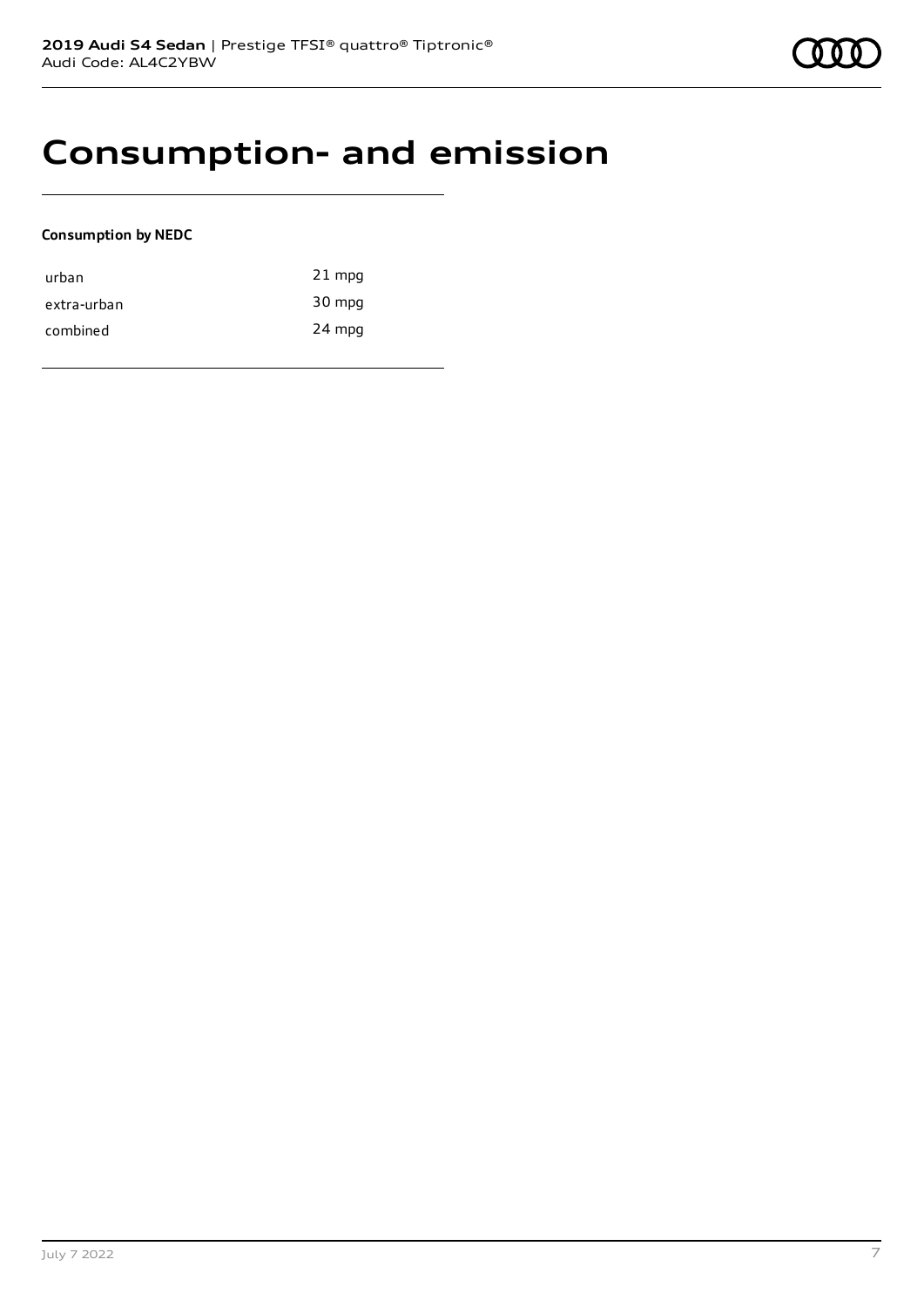# **Contact**

Dealer **Audi Wynnewood**

311 E Lancaster Ave 19096 Wynnewood PA

Phone: 6106493200 FAX: 6106490290

www: [https://www.audiwynnewood.com](https://www.audiwynnewood.com/)